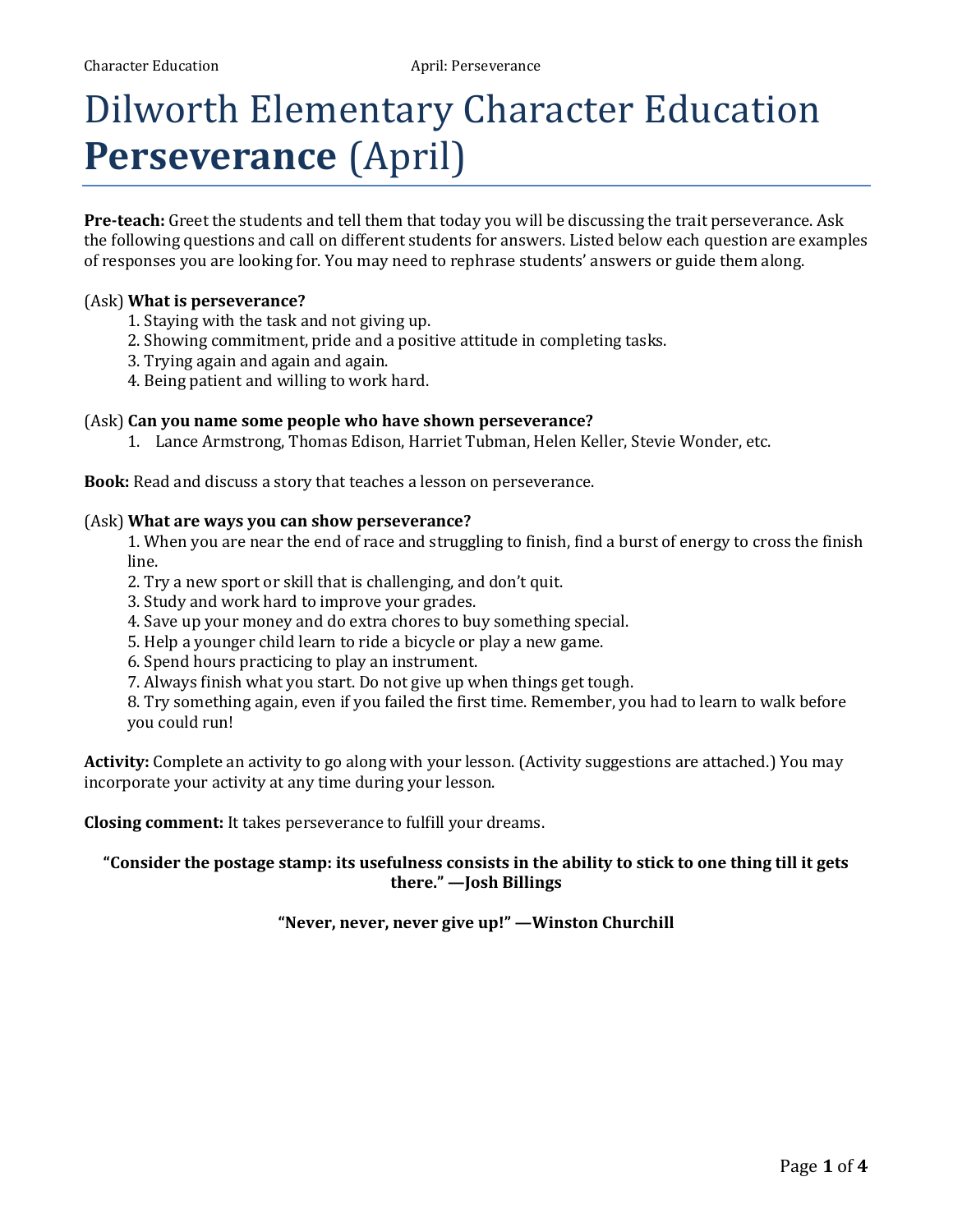# **Perseverance Activities**

### **I Think I Can, I Think I Can...—Dilworth Kindergarten Classes**

**Materials**: Story of "The Little Engine that Could"

After reading the story of "The Little Engine that Could," ask one student to share a challenge he or she has faced or is facing now (learning to play soccer, being patient, sharing with a sibling, learning to read or write, waking up early for school, etc.). Ask the class if they can think of one or two steps the student could take to persevere and try to meet the challenge. Discuss several challenges this way. Remind them of the Little Engine and its perseverance.

Ask the students to form a long human train, with you as the conductor. While you lead the train around the room, have the students repeat the phrase "I think I can, I think I can!" Remind the students that with perseverance they can do anything!

### **All Shook Up!—Dilworth 1st Grade Classes**

**Materials**: Three or four plastic jars with tight lids, a plastic bowl, three or four pints of whipping cream, honey, plastic knives, and sliced bread

Pour a pint of whipping cream into each container and place the lids on securely. Tell the students that their perseverance is going to pay off today. Pass the jars among the students, giving each student several moments to shake the jar before passing it on. Remind them not to give up—with perseverance they will shake up a delicious surprise.

While the students are shaking the jars, read a story about perseverance. (It should take about 10 minutes for the cream to separate into a lump of butter in each jar.) Carefully remove the butter from its liquid and place it in a large plastic bowl. Drizzle honey over the butter. Invite the kids to spread the delicious treat on a piece of bread. Perseverance is a "sweet" character trait to generously spread throughout our lives! (*Edible Objects Talks*, Lingo)

### **Sink or Swim?—Dilworth 2nd Grade Classes**

**Materials**: Clear glass bowl with water, modeling clay (Not Play-Doh)

Roll clay into four balls, three of them small and one a little larger (like small and big marbles). Drop each small one into the water and watch them sink. Tell the students that each ball represents a person that feels discouraged or frustrated by life's difficulties. We all feel like that at times. Just like the clay balls, you may want to give up and sink into a sad state of despair. (You can give the clay balls pretend names and ask the students to make up reasons why each one might be feeling low. For example, Susie is struggling to finish her science project on time and wants to give up...)

Next, take the larger clay ball and start reshaping it to form the shape of a simple canoe. Talk about how *this* person is not going to give up when faced with a problem. They are choosing to have a positive attitude and show perseverance. Discuss how it's possible to work through the challenges and achieve your goal by "reshaping" your attitude. Put the "boat" in the water and watch it float. Now take each of the small balls and put them inside the "boat." Ask the students what can happen when a person has a positive attitude and decides to persevere. They not only achieve their goal, but are a positive role model for others. (*10- Minute Life Lesson*s, Jaime Miller)

### **Act It Out!—Dilworth 3rd Grade Classes**

### **Materials**: None

Have students work in small groups to make up original skits demonstrating perseverance. Suggest topics or challenges a character or characters can try to overcome. (Didn't make the team after trying out the first time, worried about musical recital coming up, schoolwork is really challenging and frustrating, etc.) Allow each group to present their skit to the class. Ask them to clap and cheer for perseverance after each skit is presented.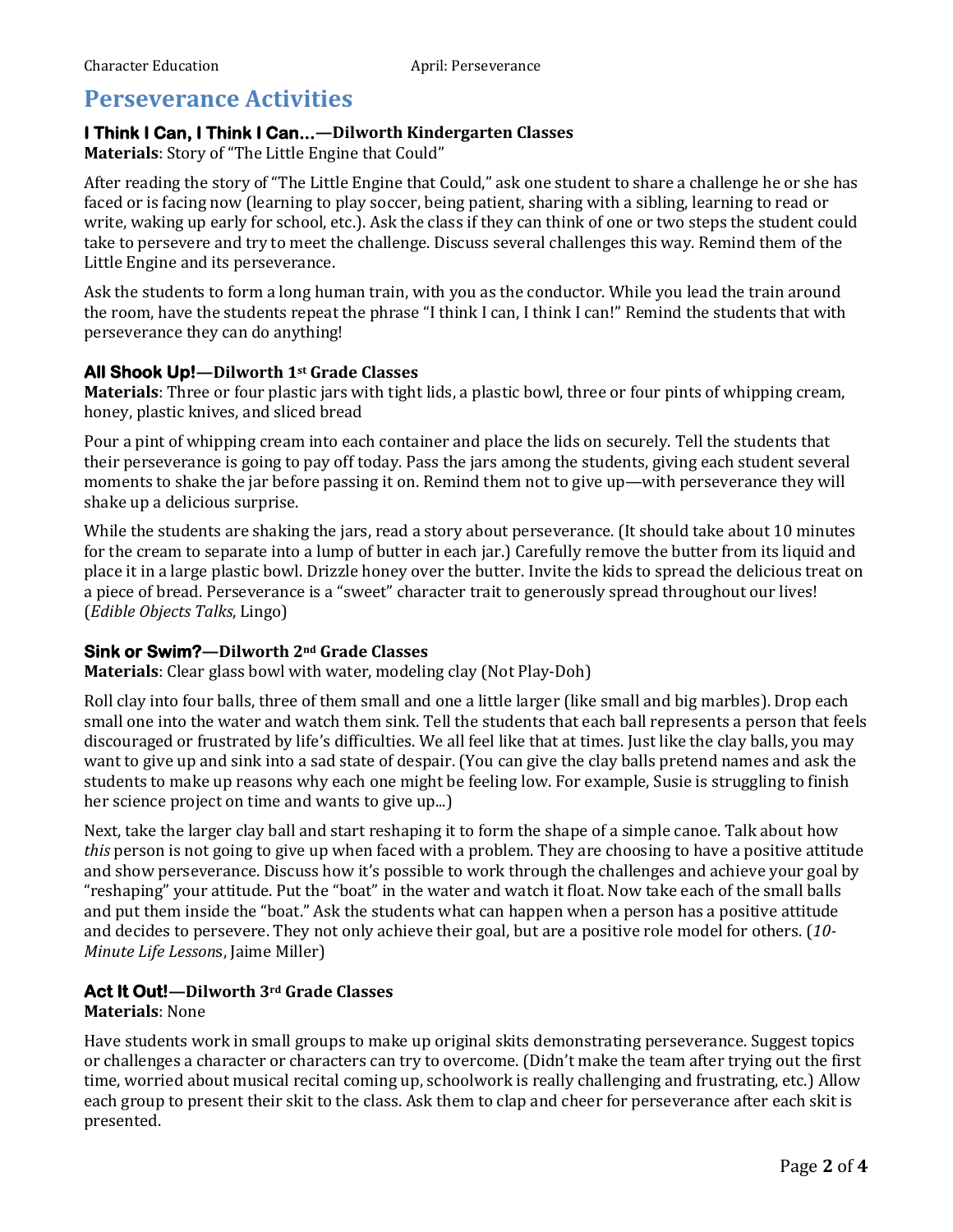## **Perseverance Activities, continued**

### **Icy Perseverance—Dilworth 4th Grade Classes**

**Materials**: Prepared in advance: an ice cube for each student with a penny frozen inside, paper towels to catch melting ice

Begin your lesson by giving each student a small ice cube. Explain that the first person to get the penny out of their ice **without** putting it in their mouth or hitting it with another object is the winner. You may want to continue your lesson until you have a winner. Afterwards discuss:

1. How does melting the ice cube compare to reaching your goals?

2. Did you ever feel like quitting? Why do some people quit before reaching their goals?

3. Could you have gotten the penny quicker if you had broken the rules? Would you feel as good about winning if you didn't follow the rules?

4. How do hard work and perseverance help you achieve your goals?

### **Try, Try, Try Again! —Dilworth 5th Grade Classes**

**Materials**: None

Discuss this quote from Thomas Edison: "I never failed once when I invented the lightbulb. It just happened to be a 2,000-step process." How does this old saying relate to Thomas Edison's approach? ""Whether you think you can or think you can't, either way you're right"?

Consider how different life might be today if Mr. Edison had chosen to quit after his first few attempts to invent the lightbulb. What if he hadn't believed he could create this new invention?

Have the students work in pairs or small groups to write their own quote for perseverance, and then share their quotes with the class.

### **Additional Perseverance Activity Options**

**Feel free to add one of these activities to your lesson or replace your grade's assigned lesson with one below.**

**Reach for the Stars** (Suggested for all grades) **Materials**: Colored paper, pencils, scissors

Ask each student to draw a large star outline on colored paper and cut it out.

Have the students write a dream or goal that they hope to achieve this year or in the future on their star, along with several steps that could help them reach their dream or goal. Ask them to decorate their star. Ask about potential challenges in reaching their goals, how they would face these challenges, and the perseverance it might take to fulfill their dreams.

### **"Stick with It" Singalong** (Suggested for grades K–2)

**Materials:** Whiteboard and marker or posterboard and marker

Write the lyrics below and ask students to follow along and sing to the tune of "Mary Had a Little Lamb."

When you're **working**, stick with it, stick with it, stick with it. Keep on going, do your best. Don't give up!

When you're **playing**… When you're **running**… When you're **learning**…

Ask the students to come up with new verses about situations when they need to stick with it and show perseverance.

(From *Character Education: Ideas and Activities for the Classroom*, Carson-Dellosa Publishing Company,